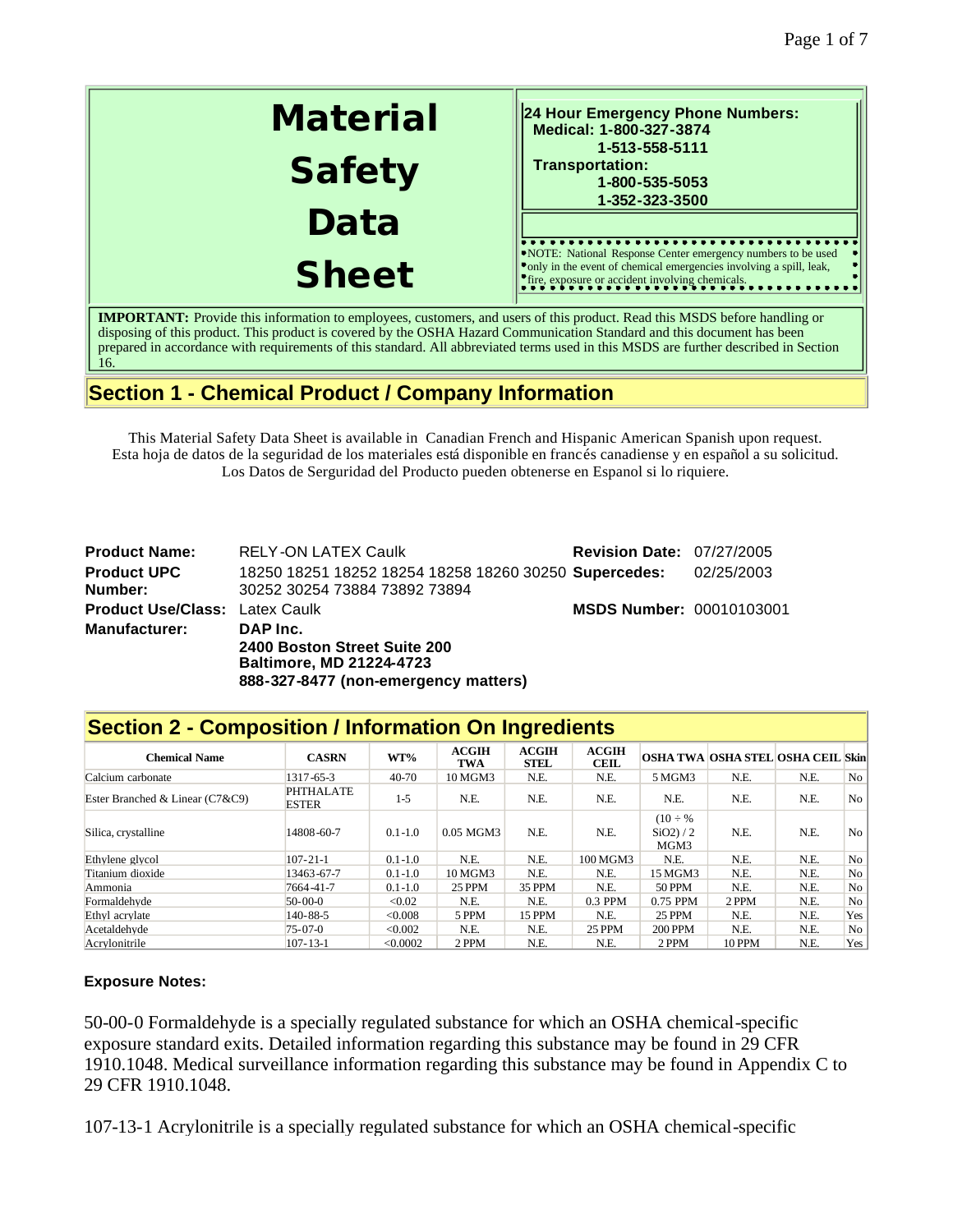exposure standard exits. Detailed information regarding this substance may be found in 29 CFR 1910.1045. Medical surveillance information regarding this substance may be found in Appendix C to 29 CFR 1910.1045.

**Important:** Listed Permissible Exposure Levels (PEL) are from the U.S. Dept. of Labor OSHA Final Rule Limits (CFR 29 1910.1000); these limits may vary between states.

**Note:** An employee's skin exposure to substances having a "YES" in the "SKIN" column in the table above shall be prevented or reduced to the extent necessary under the circumstances through the use of gloves, coveralls, goggles or other appropriate personal protective equipment, engineering controls or work practices

## **Section 3 - Hazards Identification**

**Emergency Overview:** A white to off-white paste with a very slight ammonia odor. WARNING! Harmful if swallowed or absorbed through the skin. May cause eye, skin, nose, throat and respiratory tract irritation. This product contains ethylene glycol.

Refer to other MSDS sections for other detailed information.

**Effects Of Overexposure - Eye Contact:** May cause eye irritation.

**Effects Of Overexposure - Skin Contact:** Harmful if absorbed through the skin. May cause sensitization by skin contact. May cause skin irritation and/or dermatitis.

**Effects Of Overexposure - Inhalation:** Harmful if inhaled. Inhalation of vapors may cause irritation of the nose, throat, lungs and respiratory tract.

**Effects Of Overexposure - Ingestion:** Harmful if swallowed.

**Effects Of Overexposure - Chronic Hazards:** Prolonged and repeated skin contact may cause irritation and possibly dermatitis. Repeated or prolonged exposure may cause respiratory system damage.

Overexposure may cause kidney, cardiovascular, skin and liver damage.

Formaldehyde vapor is a known animal carcinogen according to OSHA and NTP and is considered possibly carcinogenic to humans by inhalation. The International Agency for Research on Cancer considers formaldehyde to be a human carcinogen.

Ethylene Glycol may cause kidney and liver damage upon prolonged and repeated overexposures. Studies have shown that repeated inhalation of ethylene glycol has produced adverse cardiovascular changes in laboratory animals. Ethylene glycol has been shown to cause birth defects in laboratory animals. Prolonged, repeated, or high exposures may cause weakness and depression of the central nervous system.

**Primary Route(s) Of Entry:** Skin Contact, Skin Absorption, Inhalation, Eye Contact

**Medical Conditions which May be Aggravated by Exposure:** None known.

### **Section 4 - First Aid Measures**

**First Aid - Eye Contact:** In case of contact, immediately flush eyes with large quantities of water for at least 15 minutes until irritation subsides. Get medical attention immediately.

**First Aid - Skin Contact:** Wash off immediately with soap and plenty of water for at least 15 minutes. Get medical aid if symptoms persist. Remove and wash contaminated clothing.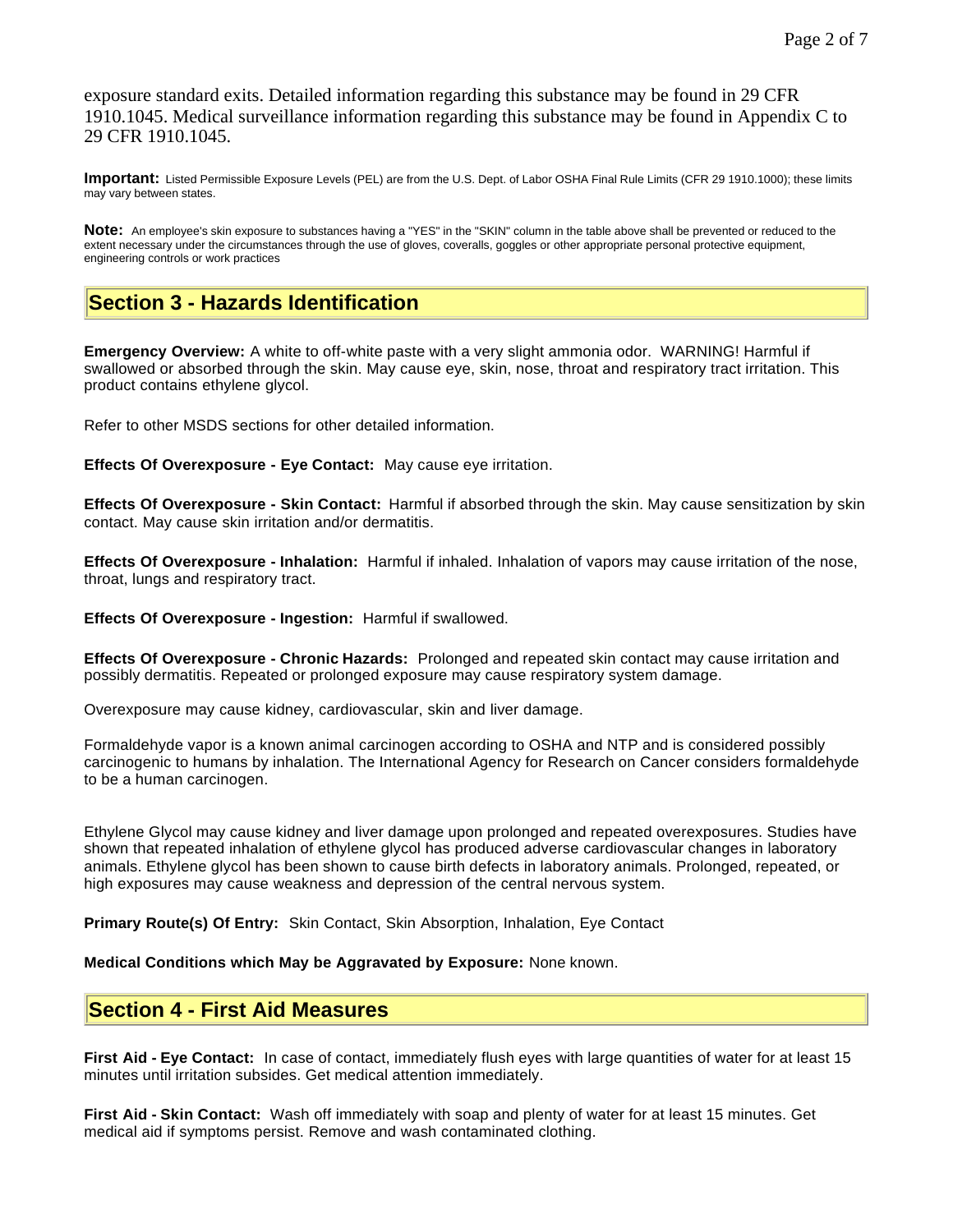**First Aid - Inhalation:** If inhaled, remove to fresh air. If breathing is difficult, leave the area to obtain fresh air. If continued breathing difficulty is experienced, get medical attention immediately.

**First Aid - Ingestion:** If swallowed, DO NOT INDUCE VOMITING. Get medical attention immediately.

**Note to Physician:** None.

**COMMENTS:** Call Medical Emergency at 1-800-327-3874 if any irritation or complication arises from any of the above routes of entry.

## **Section 5 - Fire Fighting Measures**

**Flash Point, F:** Greater than 200 degrees Fahrenheit **Lower Explosive Limit, %:** Not Established **Method:** (Seta Closed Cup) **Upper Explosive Limit, %:** Not Established

**Extinguishing Media:** Carbon Dioxide, Dry Chemical, Foam, Water Fog

**Unusual Fire And Explosion Hazards:** No special protective measures against fire required.

**Special Firefighting Procedures:** Wear self-contained breathing apparatus pressure-demand (NIOSH approved or equivalent) and full protective gear. Use water spray to cool exposed surfaces.

### **Section 6 - Accidental Release Measures**

**Steps To Be Taken If Material Is Released Or Spilled:** Wear proper protective equipment as specified in Section 8. Use absorbent material or scrape up dried material and place in container.

### **Section 7 - Handling And Storage**

**Handling:** KEEP OUT OF REACH OF CHILDREN! DO NOT TAKE INTERNALLY. Avoid breathing vapor and contact with eyes, skin and clothing. Use only with adequate ventilation. Wash thoroughly after handling. Open all windows and doors or use other means to ensure cross -ventilation and fresh air entry during application and drying. Odor is not an adequate warning for hazardous conditions.

**Storage:** Close container after each use. Store containers away from excessive heat and freezing. Do not store at temperatures above 120 degrees F. Store away from caustics and oxidizers.

### **Section 8 - Exposure Controls / Personal Protection**

**Precautionary Measures:** Please refer to other sections and subsections of this MSDS.

**Engineering Controls:** Good general ventilation should be sufficient to control airborne levels. Ensure adequate ventilation, especially in confined areas. Local ventilation of emission sources may be necessary to maintain ambient concentrations below recommended exposure limits.

**Respiratory Protection:** In case of insufficient ventilation, wear suitable respiratory equipment. A NIOSHapproved air purifying respirator with an organic vapor cartridge or canister may be necessary under certain circumstances where airborne concentrations are expected to exceed exposure limits. A respiratory protection program that meets the OSHA 1910.134 and ANSI Z88.2 requirements must be followed whenever workplace conditions warrant a respirator's use.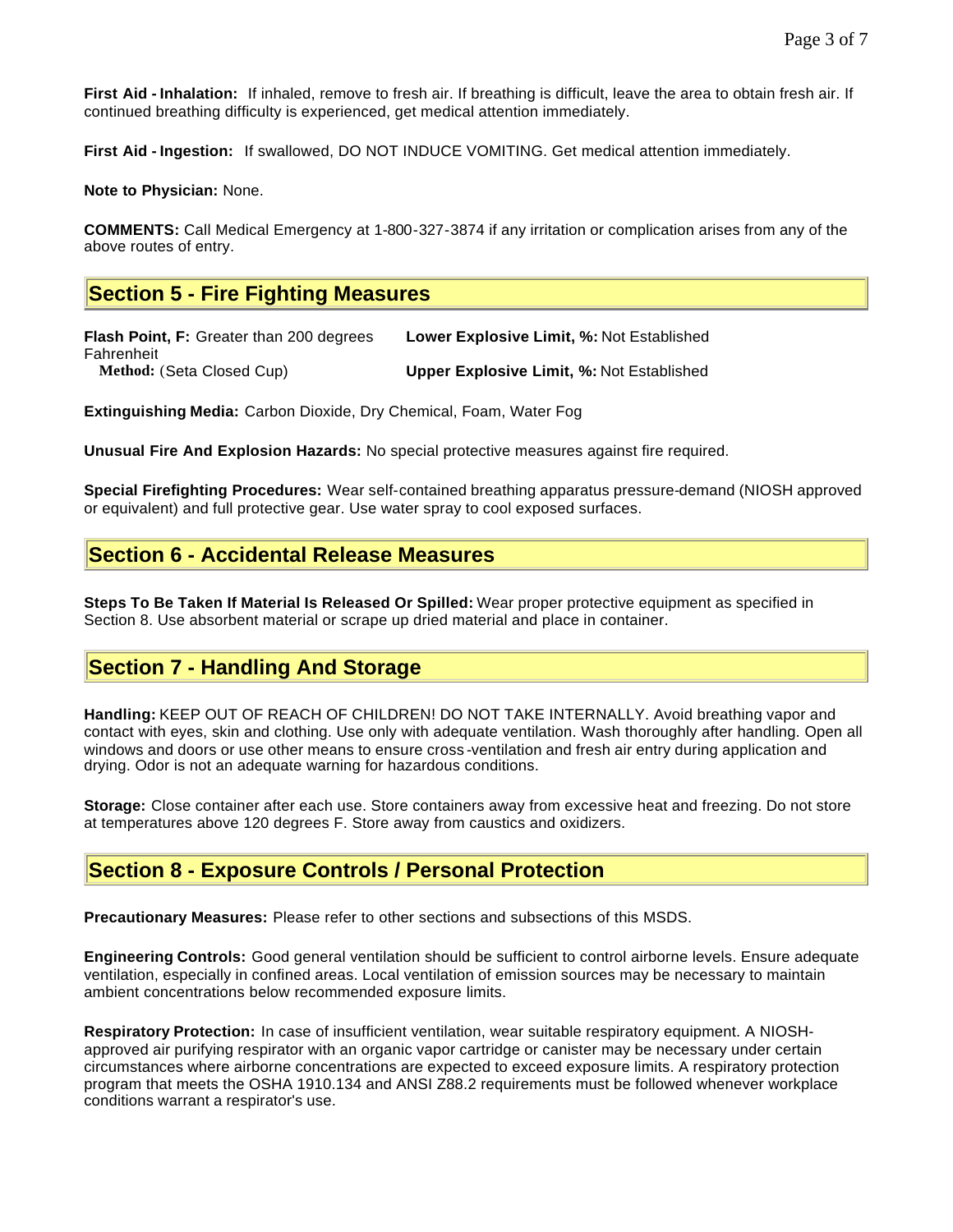**Skin Protection: Rubber gloves.** 

**Eye Protection:** Goggles or safety glasses with side shields.

**Other protective equipment:** Not required under normal use.

**Hygienic Practices:** Remove and wash contaminated clothing before re-use. Wash hands before breaks and at the end of workday.

# **Section 9 - Physical And Chemical Properties**

| <b>Boiling Range:</b>     | Not Estab         |
|---------------------------|-------------------|
| Odor:                     | <b>Very Sligh</b> |
| Appearance:               | White to C        |
| <b>Solubility in H2O:</b> | Not Estab         |
| <b>Freeze Point:</b>      | Not Estab         |
| <b>Vapor Pressure:</b>    | <b>Not Estab</b>  |
| <b>Physical State:</b>    | Paste             |

**Boiling Range: Point Claudion Constructs** Changes Heavier Than Air **Odor Threshold:** Not Established **Odor Threshold:** Not Established **Specific Gravity: 1.637 Viscosity:** Not Established **Viscosity:** Not Established

**Appearance:** White to Off-White **Evaporation Rate:** Slower Than n-Butyl Acetate **Franch Point: Freeze Point: Franch Between 7.0 and 12.0** 

When reported, vapor pressure of this product has been calculated theoretically based on its constituent makeup and has not been determined experimentally.

(See section 16 for abbreviation legend)

# **Section 10 - Stability And Reactivity**

**Conditions To Avoid:** Excessive heat and freezing.

**Incompatibility:** Incompatible with strong bases and oxidizing agents.

**Hazardous Decomposition Products:** Normal decomposition products, i.e., COx, NOx.

**Hazardous Polymerization:** Hazardous polymerization will not occur under normal conditions.

**Stability:** Stable under recommended storage conditions.

### **Section 11 - Toxicological Information**

#### **Product LD50:** Not Established **Product LC50:** Not Established

| <b>CASRN</b>              | <b>Chemical Name</b>                 | LD50               | <b>LC50</b>               | WT%         |
|---------------------------|--------------------------------------|--------------------|---------------------------|-------------|
| PHTHALATE<br><b>ESTER</b> | Ester Branched & Linear $(C7 \& C9)$ | Oral Rat: 10 mg/kg | -------------             | $1 - 5$     |
| $107 - 21 - 1$            | Ethylene glycol                      | Rat:4700 mg/kg     | Rat:10876 mg/kg           | $0.1 - 1.0$ |
| 7664-41-7                 | Ammonia                              |                    | Rat:2000 ppm/4 $H$        | $0.1 - 1.0$ |
| $50-00-0$                 | Formaldehyde                         | -------------      | Rat: $203 \text{ me/m}$ 3 | < 0.02      |
| $140 - 88 - 5$            | Ethyl acrylate                       | -------------      | Rat: $1414$ ppm/4H        | < 0.008     |
| $75-07-0$                 | Acetaldehyde                         | -------------      | Rat:13300 ppm/4H          | < 0.002     |
| $ 107-13-1$               | Acrylonitrile                        | Oral Rat:78 mg/kg  | Rat: $425$ ppm/4H         | < 0.0002    |

#### **Carcinogenicity:**

| CAS No.    | <b>Chemical Name</b> | <b>ACGIH</b>                   | OSHA        | <b>IARC</b>                                          | <b>NTP</b>        | WT%         |
|------------|----------------------|--------------------------------|-------------|------------------------------------------------------|-------------------|-------------|
| 14808-60-7 | Silica, crystalline  | Suspected human<br>carcinogen. | $- - - - -$ | Human carcinogen.                                    | Known carcinogen. | $0.1 - 1.0$ |
| 13463-67-7 | Titanium dioxide     | ------                         | $- - - - -$ | Classification not<br>possible from current<br>data. | $- - - - -$       | $0.1 - 1.0$ |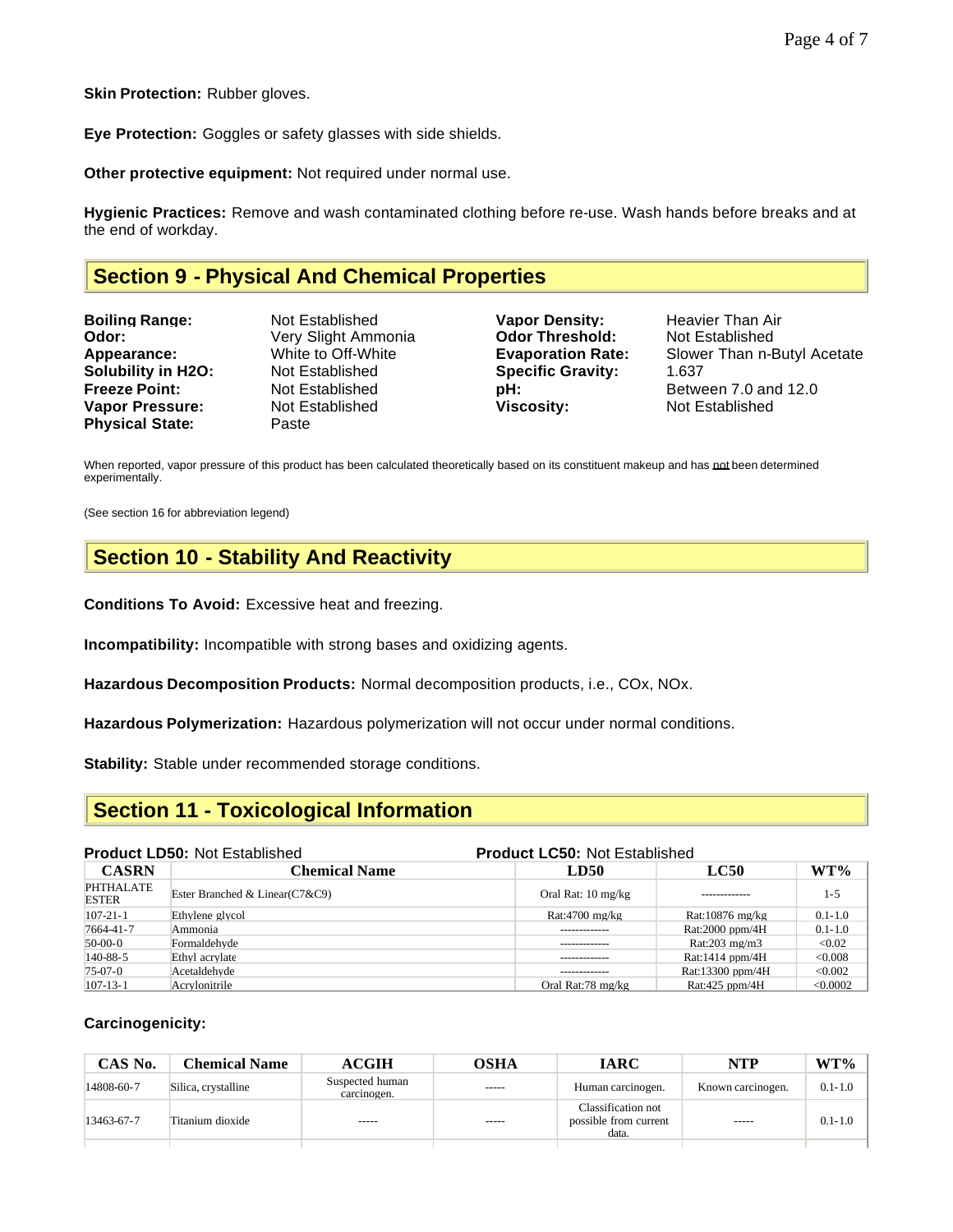| $50-00-0$      | Formaldehyde   | Suspected human<br>carcinogen.                                      | Potential cancer hazard. | Human carcinogen.    | Anticipated carcinogen. | < 0.02   |
|----------------|----------------|---------------------------------------------------------------------|--------------------------|----------------------|-------------------------|----------|
| 140-88-5       | Ethyl acrylate | -----                                                               | -----                    | Possible carcinogen. | -----                   | &0.008   |
| $75-07-0$      | Acetaldehyde   | Confirmed animal<br>carcinogen with unknown<br>relevance to humans. | -----                    | Possible carcinogen. | Anticipated carcinogen. | < 0.002  |
| $107 - 13 - 1$ | Acrylonitrile  | Confirmed animal<br>carcinogen with unknown<br>relevance to humans. | Cancer hazard.           | Possible carcinogen. | Anticipated carcinogen. | < 0.0002 |

**Significant Data with Possible Relevance to Humans:** This product contains trace amounts of free

formaldehyde. OSHA and NTP identify formaldehyde as a potential carcinogen. IARC identifies formaldehyde as a human carcinogen. Formaldehyde has been shown to cause mutations in a variety of in-vitro test systems, the significance of which to humans is unknown. In a two-year inhalation study, rats showed carcinogenic effects in the respiratory system at 15 ppm of formaldehyde. There should be minimal risk when used with ventilation adequate to keep the atmospheric concentration of formaldehyde below the recommended exposure limits. Maintain adequate ventilation to prevent exposure above current OSHA / ACGIH exposure limits. Workplace monitoring of the air to define formaldehyde exposure levels may be necessary.

This product contains trace amounts of acrylonitrile. It is exempt from the OSHA acrylonitrile standard 29 CFR 1910.1045, paragraph (a) (2) (ii). Acrylonitrile has been classified by IARC as possibly carcinogenic to humans, by OSHA as carcinogenic and by NTP as reasonably anticipated to be a human carcinogen.

## **Section 12 - Ecological Information**

**Ecological Information:** Ecological injuries are not known or expected under normal use.

## **Section 13 - Disposal Information**

**Disposal Information:** Dispose of material in accordance with all federal, state and local regulations. State and Local regulations/restrictions are complex and may differ from Federal regulations. Responsibility for proper waste disposal is with the owner of the waste.

**EPA Waste Code if Discarded (40 CFR Section 261):** This product does not meet the definition of a hazardous waste according to U.S. EPA Hazardous Waste Management Regulation, 40 CFR Section 261.

## **Section 14 - Transportation Information**

**DOT Proper Shipping Name:** Not Regulated **Packing Group:** N.A. **DOT Technical Name:** N.A. **Hazard Subclass:** N.A. **DOT Hazard Class:** N.A. **DOT UN/NA Number:** None

Note: The shipping information provided is applicable for domestic ground transport only. Different categorization may apply if shipped via other modes of transportation and/or to non-domestic destinations.

### **Section 15 - Regulatory Information**

#### **CERCLA - SARA Hazard Category:**

This product has been reviewed according to the EPA 'Hazard Categories' promulgated under Sections 311 and 312 of the Superfund Amendment and Reauthorization Act of 1986 (SARA Title III) and is considered, under applicable definitions, to meet the following categories:

Immediate Health Hazard, Chronic Health Hazard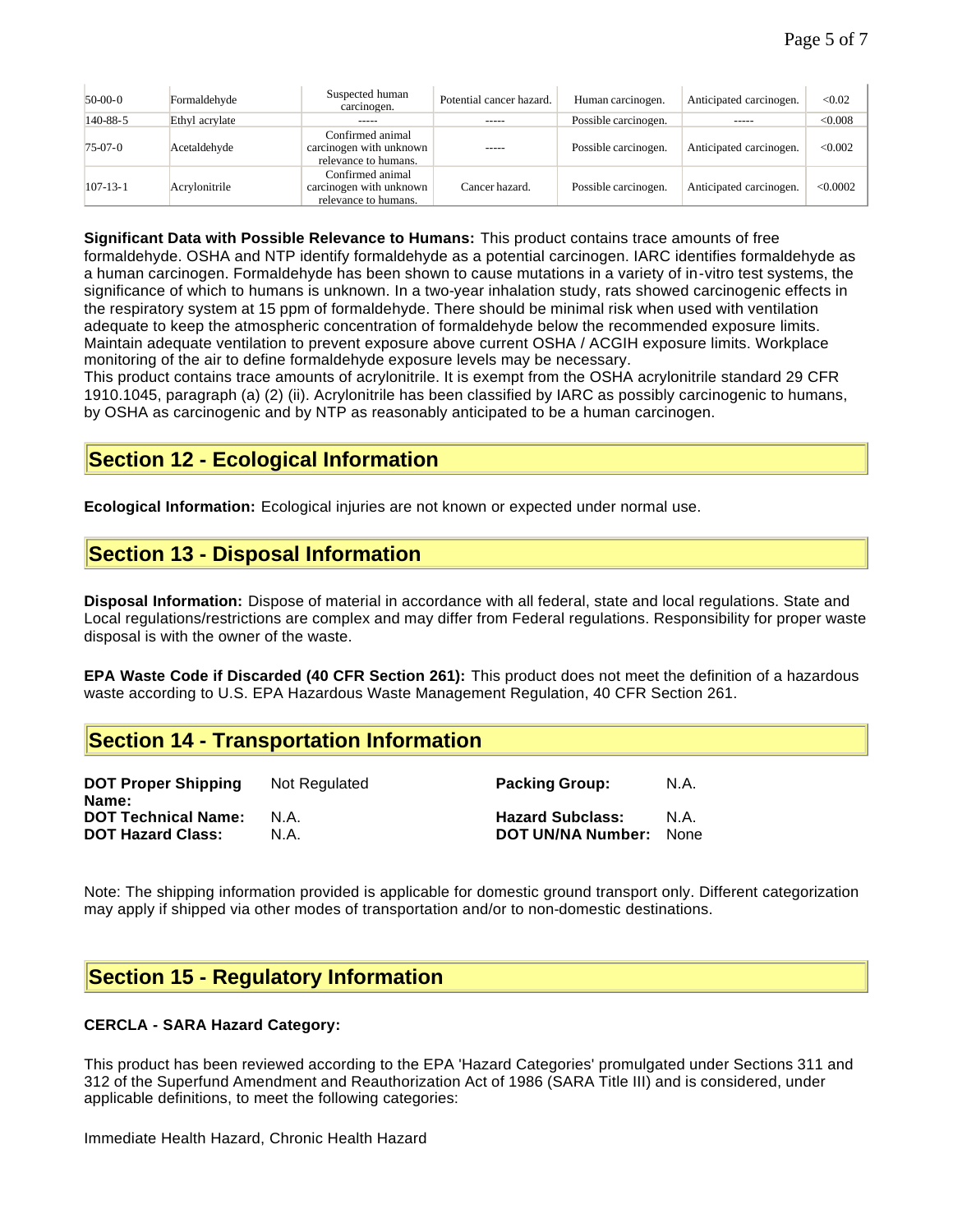#### **SARA Section 313:**

This product contains the following substances subject to the reporting requirements of Section 313 of Title III of the Superfund Amendment and Reauthorization Act of 1986 and 40 CFR part 372:

| Chemica.<br>Name           | ıhar<br>- 14<br>vu                              | <b>XX/TO/</b><br>w            |
|----------------------------|-------------------------------------------------|-------------------------------|
| Ethylene<br>$\sigma$ [VCO] | $10^{\circ}$<br>$\overline{\phantom{a}}$<br>-41 | $\mathbf{v} \cdot \mathbf{r}$ |

#### **Toxic Substances Control Act:**

All ingredients in this product are either on TSCA inventory list, or otherwise exempt.

This product contains the following chemical substances subject to the reporting requirements of TSCA 12(B) if exported from the United States:

None

### **U.S. State Regulations**

#### **New Jersey Right-to-Know:**

The following materials are non-hazardous, but are among the top five components in this product:

| <b>Chemical Name</b>  | Number<br>$\mathcal{L}$ AS ' | $WT\%$  |
|-----------------------|------------------------------|---------|
| Water                 | '32-18-5                     | $10-30$ |
| Non-Hazardous Polymer | <b>Proprietary</b>           | 10-30   |

#### **Pennsylvania Right-to-Know:**

The following non-hazardous ingredients are present in the product at greater than 3%:

| .'hemical Name        | Number     | <b>XX/TO/</b> |
|-----------------------|------------|---------------|
| Water                 | . 32-18-5  | $10-3'$       |
| Non-Hazardous Polymer | Proprietar | $^{\circ}$    |

#### **California Proposition 65:**

Warning: The following ingredients present in the product are known to the State of California to cause cancer:

| Chemical Name       | <b>CAS Number</b> | <b>Definition</b> | Date Listed             | WT%         |
|---------------------|-------------------|-------------------|-------------------------|-------------|
| Silica, crystalline | 14808-60-7        | Carcinogenic.     | Listed: October 1, 1988 | $0.1 - 1.0$ |
| Formaldehyde        | 50-00-0           | Carcinogenic.     | Listed: January 1, 1988 | < 0.02      |
| Ethyl acrylate      | 140-88-5          | Carcinogenic.     | Listed: July 1, $1989$  | < 0.008     |
| Acetaldehyde        | 75-07-0           | Carcinogenic.     | Listed: April 1, 1988   | < 0.002     |
| Acrylonitrile       | $107 - 13 - 1$    | Carcinogenic.     | Listed: July 1, 1987    | < 0.0002    |

Warning: The following ingredients present in the product are known to the State of California to cause birth defects or other reproductive harm:

None

## **Section 16 - Other Information**

#### **HMIS Ratings:**